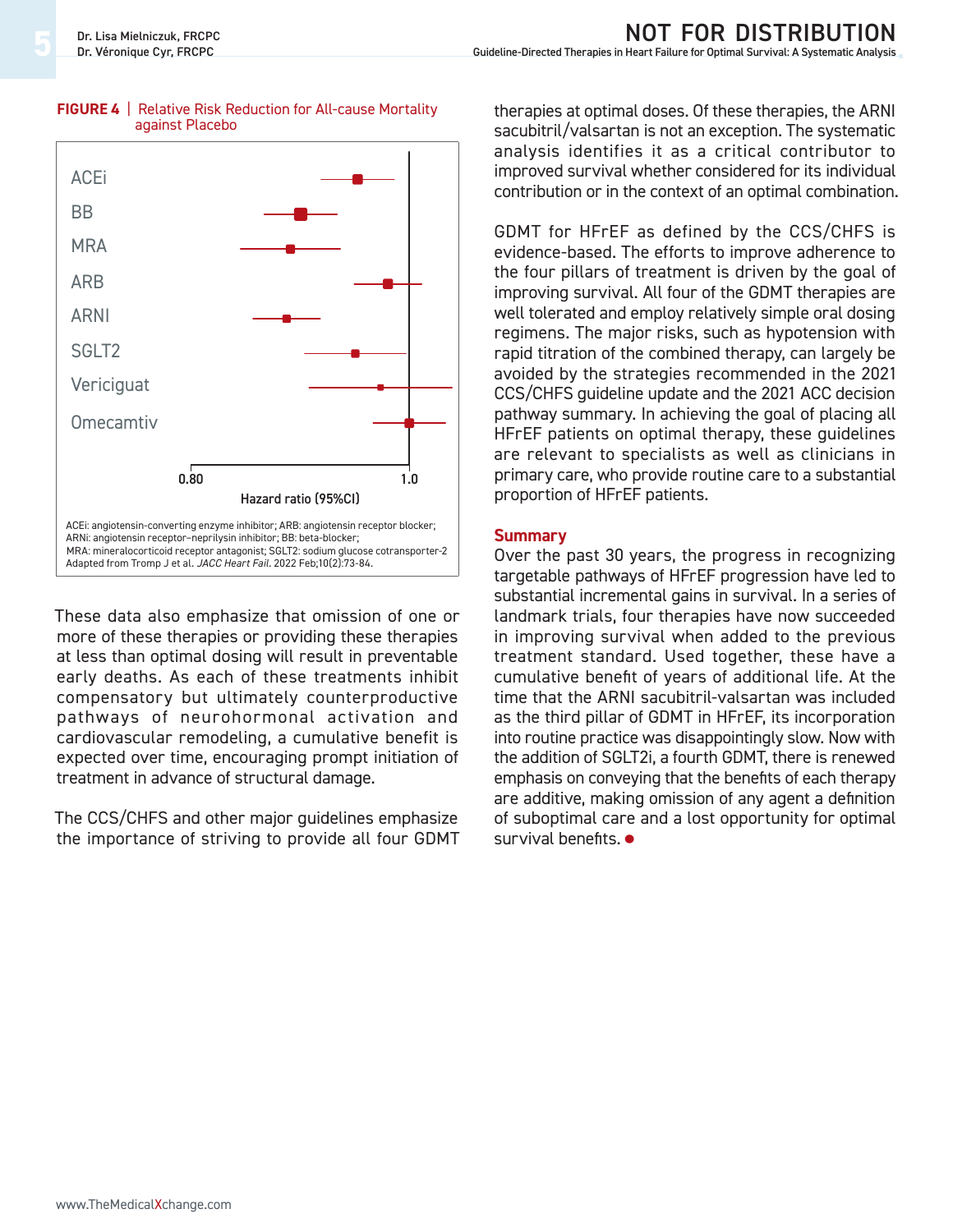**Guideline-Directed Therapies in Heart Failure for Optimal Survival: A Systematic Analysis** 

#### **References**

- 1. Ezekowitz JA, O'Meara E, McDonald MA, et al. 2017 Comprehensive Update of the Canadian Cardiovascular Society Guidelines for the Management of Heart Failure. *Can J Cardiol* 2017;33(11):1342-1433. DOI: 10.1016/j.cjca.2017.08.022.
- 2. Yancy CW, Jessup M, Bozkurt B, et al. 2017 ACC/AHA/HFSA Focused Update of the 2013 ACCF/AHA Guideline for the Management of Heart Failure: A Report of the American College of Cardiology/ American Heart Association Task Force on Clinical Practice Guidelines and the Heart Failure Society of America. *J Am Coll Cardiol* 2017;70(6):776-803. DOI: 10.1016/j.jacc.2017.04.025.
- 3. McMurray JJ, Packer M, Desai AS, et al. Angiotensin-neprilysin inhibition versus enalapril in heart failure. *N Engl J Med* 2014;371(11):993-1004. DOI: 10.1056/NEJMoa1409077.
- 4. McDonald M, Virani S, Chan M, Ducharme A. CCS/CHFS heart failure guidelines update: defining a new pharmacologic standard of care for heart failure with reduced ejection fraction*. Can J Cardiol* 2021;37:531-546.
- 5. McMurray JJV, Solomon SD, Inzucchi SE, et al. Dapagliflozin in Patients with Heart Failure and Reduced Ejection Fraction. *N Engl J Med* 2019;381(21):1995-2008. DOI: 10.1056/NEJMoa1911303.
- 6. Maddox TM, Januzzi JL, Jr., Allen LA, et al. 2021 Update to the 2017 ACC Expert Consensus Decision Pathway for Optimization of Heart Failure Treatment: Answers to 10 Pivotal Issues About Heart Failure With Reduced Ejection Fraction: A Report of the American College of Cardiology Solution Set Oversight Committee. *J Am Coll Cardiol* 2021;77(6):772-810. DOI: 10.1016/j.jacc.2020.11.022.
- 7. Pfeffer MA, Lamas GA, Vaughan DE, Parisi AF, Braunwald E. Effect of captopril on progressive ventricular dilatation after anterior myocardial infarction. *N Engl J Med* 1988;319(2):80-6. DOI: 10.1056/ NEJM198807143190204.
- 8. Pfeffer MA, Braunwald E, Moye LA, et al. Effect of captopril on mortality and morbidity in patients with left ventricular dysfunction after myocardial infarction. Results of the survival and ventricular enlargement trial. The SAVE Investigators. *N Engl J Med* 1992;327(10):669-77. DOI: 10.1056/NEJM199209033271001.
- 9. Hartupee J, Mann DL. Neurohormonal activation in heart failure with reduced ejection fraction. *Nat Rev Cardiol* 2017;14(1):30-38. DOI: 10.1038/nrcardio.2016.163.
- 10. Fu S, Ping P, Zhu Q, Ye P, Luo L. Brain Natriuretic Peptide and Its Biochemical, Analytical, and Clinical Issues in Heart Failure: A Narrative Review. *Front Physiol* 2018;9:692. DOI: 10.3389/ fphys.2018.00692.
- 11. Kuhn M. Molecular physiology of natriuretic peptide signalling. *Basic Res Cardiol* 2004;99(2):76-82. DOI: 10.1007/s00395-004-0460-0.
- 12. Januzzi JL, Jr., Prescott MF, Butler J, et al. Association of Change in N-Terminal Pro-B-Type Natriuretic Peptide Following Initiation of Sacubitril-Valsartan Treatment With Cardiac Structure and Function in Patients With Heart Failure With Reduced Ejection Fraction. *JAMA* 2019:1-11. DOI: 10.1001/jama.2019.12821.
- 13. Greene SJ, Butler J, Albert NM, et al. Medical Therapy for Heart Failure With Reduced Ejection Fraction: The CHAMP-HF Registry. *J Am Coll Cardiol* 2018;72(4):351-366. DOI: 10.1016/j.jacc.2018.04.070.
- 14. Huitema AA, Daoust A, Anderson K, et al. Optimal Usage of Sacubitril/Valsartan for the Treatment of Heart Failure: The Importance of Optimizing Heart Failure Care in Canada. *CJC Open* 2020;2(5):321-327. DOI: 10.1016/j.cjco.2020.03.015.
- 15. Velazquez EJ, Morrow DA, DeVore AD, et al. Angiotensin-Neprilysin Inhibition in Acute Decompensated Heart Failure. *N Engl J Med* 2019;380(6):539-548. DOI: 10.1056/NEJMoa1812851.
- 16. DeVore AD, Braunwald E, Morrow DA, et al. Initiation of Angiotensin-Neprilysin Inhibition After Acute Decompensated Heart Failure: Secondary Analysis of the Open-label Extension of the PIONEER-HF Trial. *JAMA Cardiol* 2020;5(2):202-207. DOI: 10.1001/ jamacardio.2019.4665.
- 17. Tromp J, Ouwerkerk W, van Veldhuisen DJ, et al. A Systematic Review and Network Meta-Analysis of Pharmacological Treatment of Heart Failure With Reduced Ejection Fraction. *JACC Heart Fail* 2022;10(2):73-84. DOI: 10.1016/j.jchf.2021.09.004.
- 18. Armstrong PW, Pieske B, Anstrom KJ, et al. Vericiguat in Patients with Heart Failure and Reduced Ejection Fraction. *N Engl J Med*  2020;382(20):1883-1893. DOI: 10.1056/NEJMoa1915928.
- 19. Vaduganathan M, Claggett BL, Jhund PS, et al. Estimating lifetime benefits of comprehensive disease-modifying pharmacological therapies in patients with heart failure with reduced ejection fraction: a comparative analysis of three randomised controlled trials. *Lancet* 2020;396(10244):121-128. DOI: 10.1016/S0140- 6736(20)30748-0.
- 20. Zannad F, McMurray JJ, Krum H, et al. Eplerenone in patients with systolic heart failure and mild symptoms*. N Engl J Med* 2011;364(1):11-21. DOI: 10.1056/NEJMoa1009492.

### **ne pas distribuer Not for distribution**

The information and opinions expressed herein are those of the participants and do not necessarily reflect those of Xfacto Communications Inc. or the sponsor. The distribution of this report was made possible through industry support under written agreement that ensures editorial independence. The content is for educational purposes and should not be taken as an endorsement of any products, uses or doses. Physicians should consult the appropriate monograph before prescribing any drugs. Distribution, reproduction, alteration of this program is strictly prohibited without written consent of Xfacto Communications Inc. Copyright 2022. All rights reserved. The Medical Xchange®.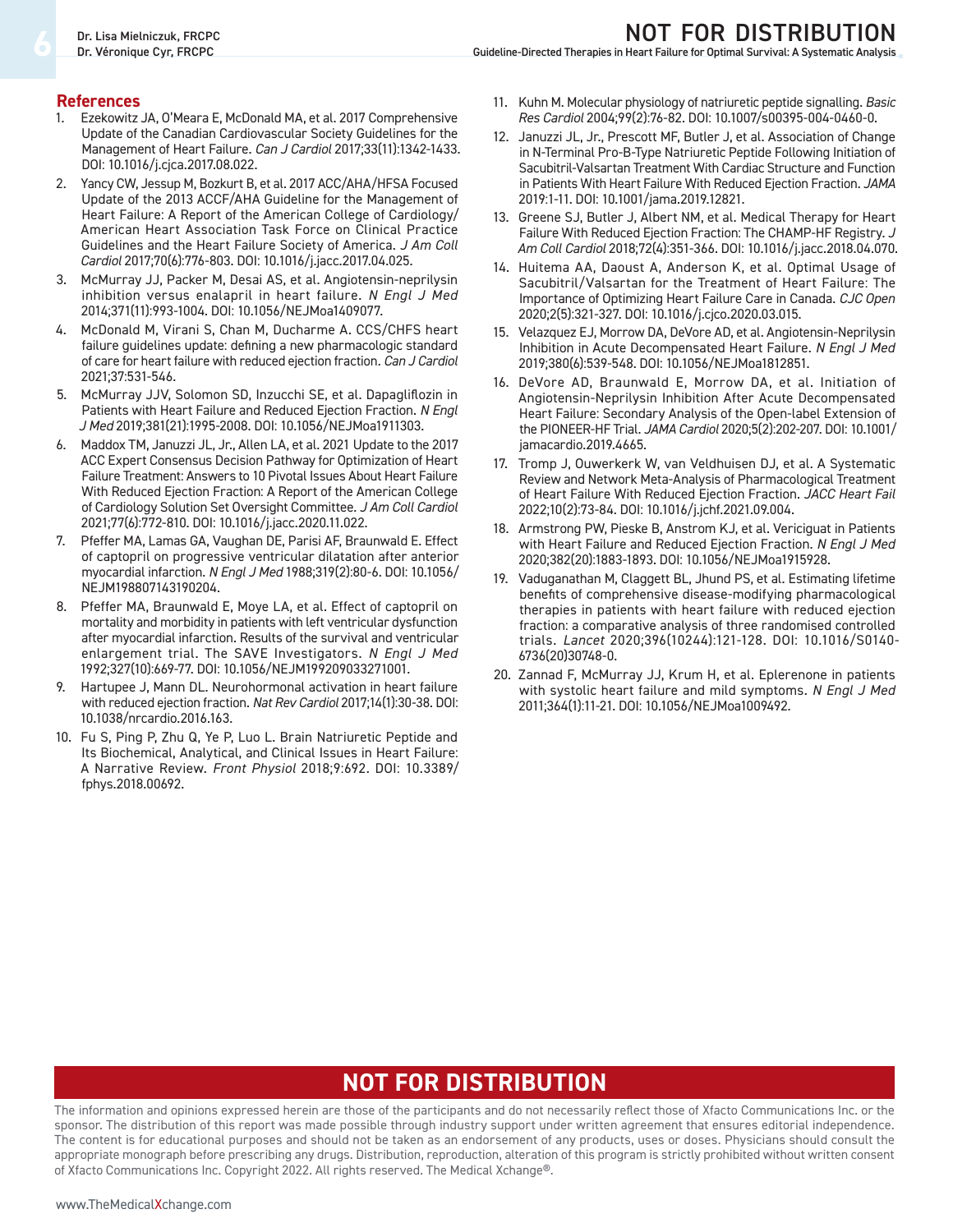### **not for distribution**

# Guideline-Directed Therapies in Heart Failure for Optimal Survival: A Systematic Analysis

Review and Commentary from Published Literature

# **Dr. Lisa Mielniczuk, FRCPC**

Professor of Medicine (Cardiology) / Cellular and Molecular Medicine Tier 1 University of Ottawa Heart Function Research Chair Vice-Chair Quality and Clinical Care, Department of Medicine Director, Advanced Heart Failure Program University of Ottawa Heart Institute Ottawa, Ontario

# **Dr. Véronique Cyr, FRCPC**

Cardiologist, Department of Medicine, Centre hospitalier de l'Université de Montréal (CHUM) Assistant Professor of Medicine, University of Montreal Montreal, Quebec

Each of the four pillars of guideline-recommended medications for heart failure with reduced ejection fraction (HFrEF) is associated with a mortality benefit independent of the other three. When a systematic analysis was recently conducted using data to compare the aggregate benefit of these therapies, the angiotensin neprilysin inhibitor (ARNI) led the list in the relative reduction in all-cause mortality. This is noteworthy. Of the four guideline-directed medical therapies (GDMT)—a beta blocker (BB), a mineralocorticoid receptor antagonist (MRA), an ARNI, and a sodium glucose co-transporter-2 inhibitor (SGLT2i)—the ARNI has been among the most commonly omitted, according to practice surveys. For the goal of improving survival in HFrEF patients, this is clinically meaningful. The systematic analysis confirmed a substantially greater mortality benefit for the ARNI sacubitril/valsartan relative to either angiotensin converting enzyme inhibitors (ACEi) or angiotensin receptor blockers (ARB), which the ARNI replaced in current guidelines. It is important to recognize that the gain in mortality benefit with each of the four GDMT therapies is additive. The aggregate survival benefit for patients maintained on all four GDMT therapies is measured in years. Failure to initiate all four treatments promptly risks avoidable deaths.

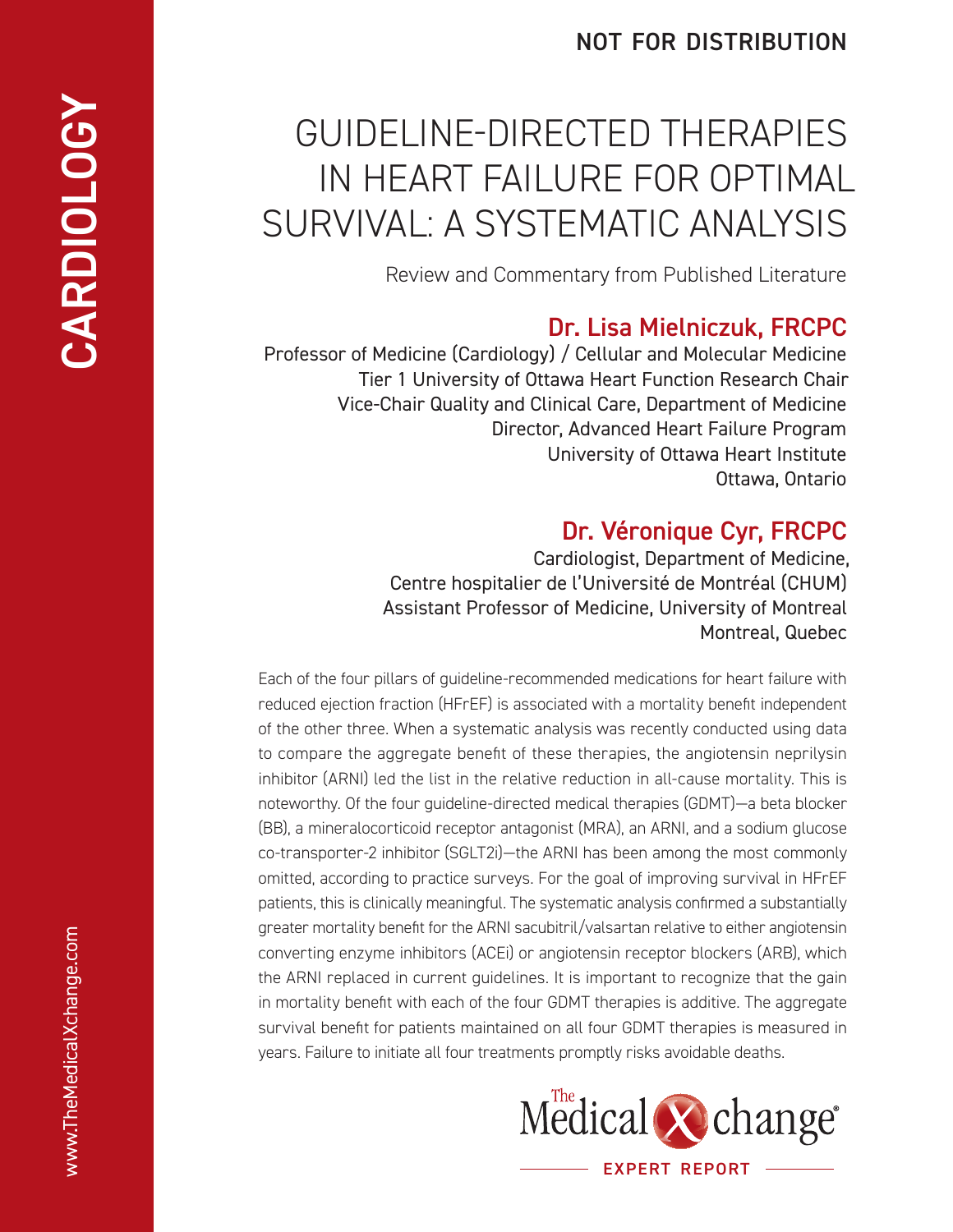### **Background**

In 2017, treatment guidelines in Canada were updated to add an ARNI as a pillar of HFrEF treatment, replacing the renin-angiotensin system (RAS) inhibitors, whether an ACEi or an ARB.<sup>1</sup> Guidelines issued in the same year by the American College of Cardiology, the American Heart Association, and the Heart Failure Society of America (ACC/AHA/HFSA) made the same change, creating a three-drug HFrEF standard consisting of BB, MRA, and the ARNI sacubitril/valsartan.2 In PARADIGM-HF, the multinational trial that led to the guideline change, sacubitril/valsartan provided a 16% reduction (HR 0.84; *P*<0.001) in death from any cause relative to the ACEi enalapril<sup>3</sup> (Figure 1).





In 2021, treatment recommendations for HFrEF in Canada were updated again.4 These added a fourth agent, a SGLT2i, to GDMT. Again, like BB, MRA and ARNI, the change was based on a multinational trial, DAPA-HF.<sup>5</sup> In this placebo-controlled trial, the SGLT2i dapagliflozin also achieved a significant reduction in all-cause mortality (HR 0.83; *P* value not calculated). This mortality benefit, like the mortality benefit associated with sacubitril/ valsartan, was independent and additive to the previous HFrEF standard.

The 2021 CCS/CHFS updated guidelines included detailed strategies on how to start and integrate the four pillars of GDMT in patients with HFrEF, emphasizing the goal of introducing and uptitrating all four therapies as soon as feasible and no more than 6 months after diagnosis (Figure 2). While the earlier 2017 CCS/CHFS guidelines included a stepped approach for starting patients on an ACEi or ARB and switching to the ARNI, the 2021 guidelines identified ARNI as a first-line therapy that should be introduced promptly in symptomatic patients. This includes initiating sacubitril/valsartan at the time of hospitalization

in a new diagnosis of HFrEF. These recommendations were largely echoed in a 2021 ACC update of HFrEF decision pathway, which also emphasized the importance of rapidly placing patients on the 4-drug GDMT HFrEF standard.<sup>6</sup>

### **ARNI in Heart Failure**

The ARNI sacubitril/valsartan has a dual mechanism of action that explains its relative advantage over agents such as ACEi, that target the RAS alone. The value of inhibiting RAS activation, which contributes to cardiovascular (CV) impairment and HFrEF progression through several mechanisms, such as hypertension,<sup>7</sup> has been demonstrated in numerous large trials, including the landmark SAVE study.<sup>8</sup> However, it is now clear that HFrEF is accompanied by other types of neurohormonal overactivation that have led to the current multidrug standard of care.

In addition to the sympathetic nervous system, which is inhibited by BBs, there is now clear evidence that alterations in natriuretic peptides, particularly N-terminal pro-B type natriuretic peptide (NT-proBNP), are a targetable component of HFrEF pathophysiology.<sup>9</sup> By inhibiting neprilysin, which degrades NT-proBNP as well as several other vasoactive peptides, such as bradykinin, the sacubitril component of sacubitril/valsartan preserves these peptides to counter the pathologic effects of vasoconstriction, sodium retention, and other factors contributing to ventricular remodeling.<sup>10,11</sup> As a result, the neprilysin inhibitor sacubitril, when combined with the ARB valsartan, provides a more comprehensive benefit on the multifaceted components of neurohormonal overactivation. This was shown clinically with the mortality benefit in the PARADIGM-HF trial,<sup>3</sup> but there is also substantial experimental and clinical evidence that neprilysin inhibition attenuates adverse cardiac remodeling to prevent adverse changes in CV structure, which is characteristic of HFrEF progression.12

When sacubitril/valsartan was introduced in 2017 by major guidelines as a standard of care in HFrEF, limited experience with this agent resulted in a slow uptake by clinicians. In the United States, a HFrEF registry indicated that less than 20% of patients were receiving target doses of the ARNI a year after guidelines were implemented.<sup>13</sup> In Canada, a similar analysis conducted in the same year suggested that only 12% of eligible HFrEF patients were receiving sacubitril/valsartan.14 Based on the established mortality benefit of this therapy, it was estimated that nearly 3000 preventable deaths might have occurred in the previous year due to this omission.

The 2021 CCS/CHFS guidelines and the ACC 2021 decision pathway update have addressed the potential obstacles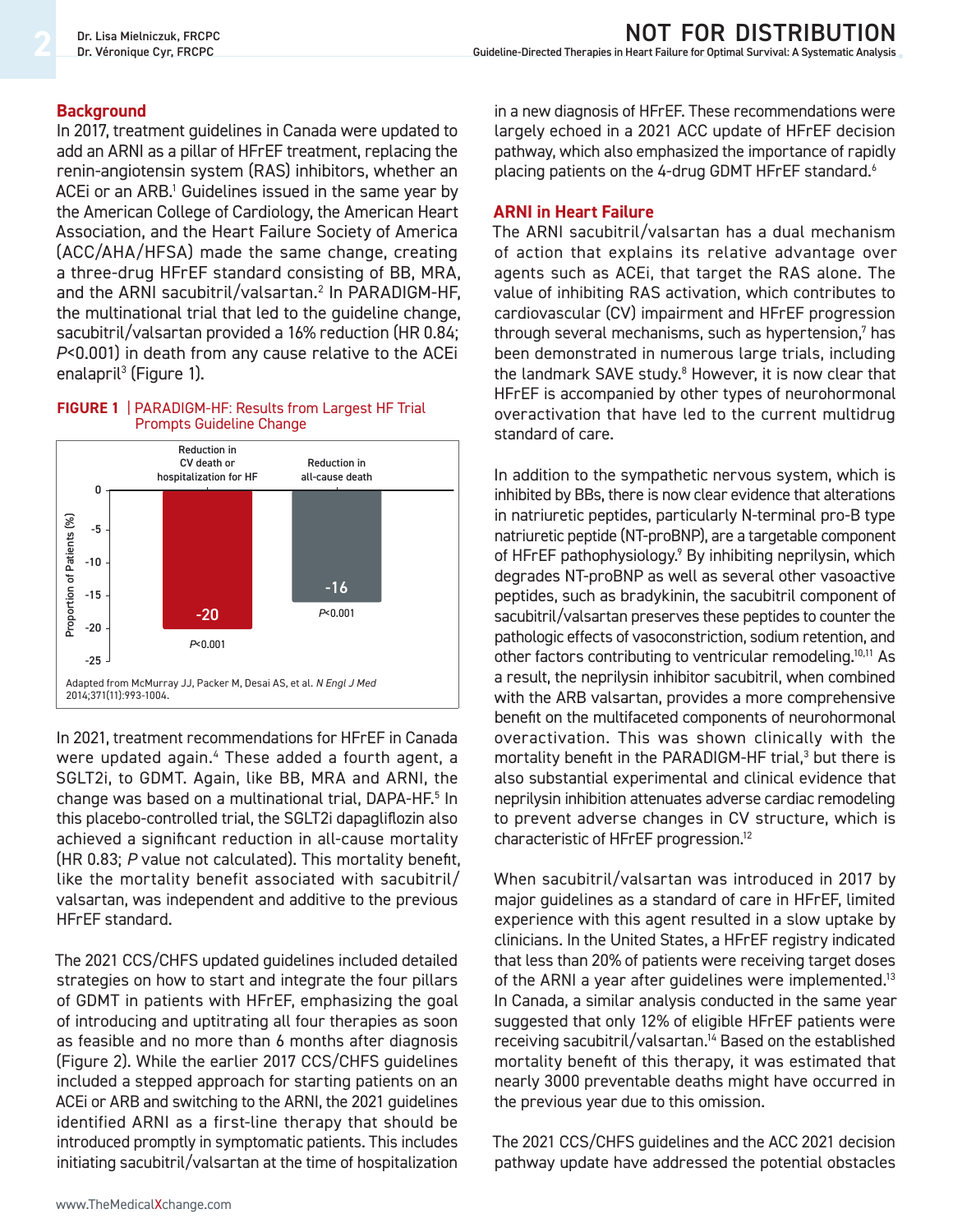# **not for distribution**

Guideline-Directed Therapies in Heart Failure for Optimal Survival: A Systematic Analysis

#### **FIGURE 2** | CCS/CHFS 2021 Guidelines: Simplified Treatment Algorithm for Management of HFrEF



to full and routine implementation of GDMT in HFrEF. With suggested strategies for uptitration of each of the four recommended treatments, these revised guidelines placed particular emphasis on how and when to introduce the ARNI. Both sets of guidelines emphasized that the ARNI is a first-line therapy, eliminating the need for initial treatment with a RAS inhibitor. In the CCS/CHFS update, the PIONEER-HF trial was cited in support of initiating ARNI at first HFrEF hospital admission. In PIONEER-HF and its open-label extension, this strategy relative to a delayed start was associated with a lower rate of CV mortality and heart failure admissions.<sup>15,16</sup>

#### **Systematic Review: Aggregate Benefit of GDMT**

By clarifying and, in some cases, simplifying pathways to optimal pharmacologic management of HFrEF, the updated guidelines attempted to remove barriers. While emphasizing the importance of initiating all four pillars of GDMT, the guidelines acknowledge the value of integrating these standard therapies with other treatments, such as diuretics, digoxin, and the combination of hydralazine-isosorbide dinitrate (H-ISDN), to relieve symptoms and improve outcomes. However, both the CCS/CHFS guidelines and the ACC decision pathway established GDMT as a foundation upon which other therapies are considered. While additional treatments can improve quality of life and contribute to improved outcomes, the four agents in GDMT are

unique in demonstrating improved survival in most or all patients with HFrEF.

This is supported by a recently published systematic review and network meta-analysis of HFrEF treatments.17 In this analysis, the objective was to compare the aggregate treatment benefit of the current standard pharmacologic therapy for HFrEF. The data for this analysis was drawn from 75 randomized controlled trials that enrolled a total of 95,444 patients. The trials evaluated BB, MRA, the ARNI sacubitril/valsartan, SGLT2is, ACEis, ARBs, digoxin, H-ISDN, vericiguat, and omecamtiv-mecarbil.

The primary endpoint was all-cause death. The study evaluated the relative mortality impact on various combinations of these therapies and also employed an additive component network meta-analysis methodology to evaluate the contribution of individual components in the combination. In a secondary analysis, the absolute number of life-years gained with these combinations was estimated in two heart failure populations.

The meta-analysis provided powerful support for the guidelines. On the basis of all-cause mortality, the greatest reduction in the hazard ratio (HR) for mortality was, as specified in modern guidelines, the combination of an ARNI, BB, MRA, and SGLT2i. Relative to placebo, this was associated with a 61% reduction in risk of death (Figure 3).